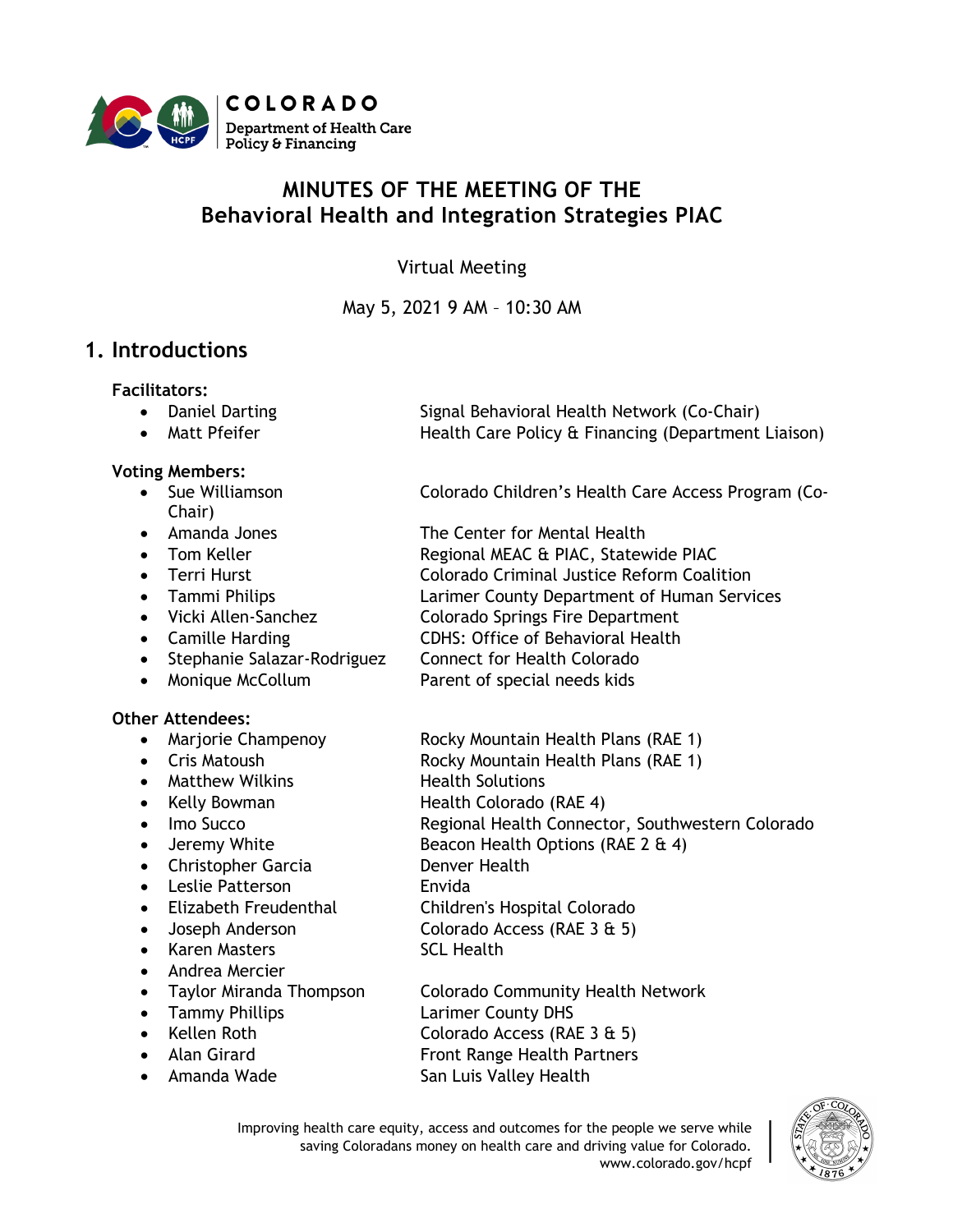- 
- 
- 
- Clayton Cunningham
- 
- Sandra Grossman **Health Care Policy & Financing**
- Erin Herman **Health Care Policy & Financing**
- 
- 
- 
- 
- 
- 

### **2. Housekeeping**

• Camila Joao Colorado Community Health Alliance (RAE 6 & 7) • Kim Cassidy **Colorado Community Health Alliance (RAE 6 & 7)** • Tina Gonzales Beacon Health Options (RAE 2 & 4)

• Moses Gur Colorado Behavioral Healthcare Council

- 
- Audrey Keenan **Health Care Policy & Financing**
- Callie Kerr **Health Care Policy & Financing**
- Amy Luu Health Care Policy & Financing
- Shingo Ishida **Health Care Policy & Financing**
- Victoria Laskey **Health Care Policy & Financing**
- Courtney Phillips **Health Care Policy & Financing**

Daniel Darting called the meeting to order at 9:03 AM. Minutes from the month of April were approved. No abstention.

A reminder was provided that meeting materials are posted and available on the [BHIS](https://hcpf.colorado.gov/behavioral-health-and-integration-strategies-subcommittee)  [website.](https://hcpf.colorado.gov/behavioral-health-and-integration-strategies-subcommittee)

It was announced that the Behavioral Health Administration (HB 21-1097) bill was signed into law on 4/22/21.

Matt Pfeifer presented the November 2020 DOC Metric data. There was an increase seen in the 14 Day Behavioral Health Engagement measure but there are still some disparities between the regional accountable entities (RAEs). The 30 Day Behavioral Health Engagement measure mirrors the 14 day behavioral health engagement measure, except there is more of an increase seen with the additional weeks. The data was categorized by race and gender where the trends were still positive with disparities prevalent.

## **3. COVID-19 updates**

Matt Pfeifer provided COVID-19 updates. The Public Health Emergency (PHE) has been extended through July 14 and based on communication from the federal government is that it will be extended in 90 day increments throughout the calendar year of 2021. Health and Human Services will provide states with 60 days notice when a decision is made to terminate the PHE or let it expire. A good resource for vaccine data can be found here: https://covid19.colorado.gov/vaccine-data-dashboard.

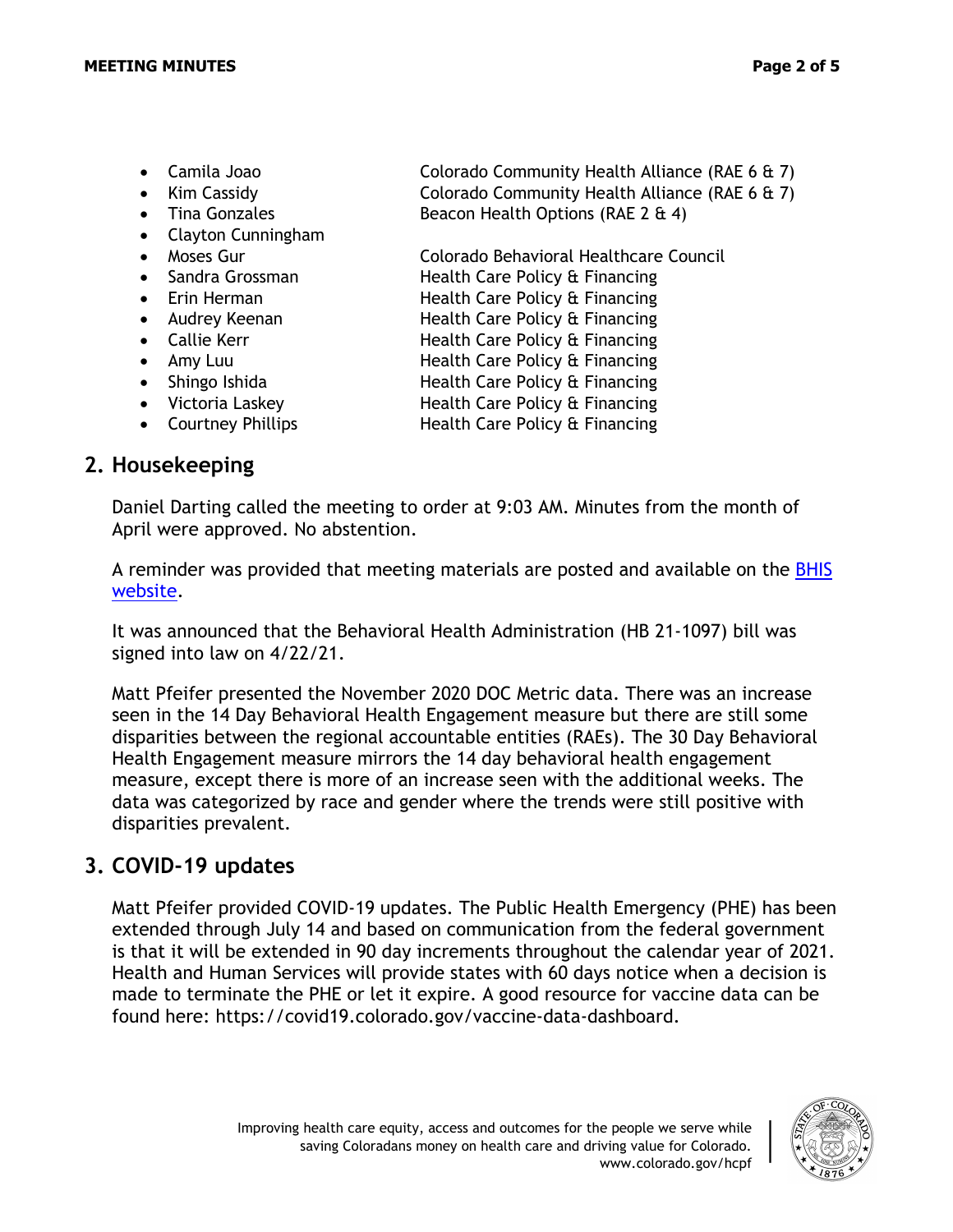### **4. New voting member application process**

Daniel Darting presented on the voting member application process. The short application was shared in the Constant Contact email and posted to the BHIS webpage. The application process is open until the next BHIS meeting on June 2. Current voting members will vote on applications. The goal is to be demographically, regionally and professionally diverse.

### **5. Crisis services recommendations review and vote**

Daniel Darting presented the crisis services recommendations. BHIS recommendations were that HCPF create policy guidance for monitoring how RAEs are collaborating with regional ASOs; HCPF and RAEs replicate and expand on effective and existing community coordination efforts; and that representatives from PIAC, BHIS, HCPF, RAEs and ASOs participate in Behavioral Health Reform as initiated by the Behavioral Health Task Force.

The crisis services recommendations were approved. A discussion occurred around the next steps of these recommendations. The recommendations will go to the Program Improvement Advisory Committee (PIAC) for approval. Voting members will be notified of when these discussions will occur with PIAC. Then it will go to the Department for a review and discussion of how it fits in to the Department's work and Accountable Care Collaborative Program. Lastly, the Department will then present the work to the BHIS subcommittee.

## **6. Updating BHIS objectives**

The initial BHIS strategic planning discussion occurred on March 3. A summary of March's breakout session and PIAC's discussion of potential BHIS objectives was presented.

The ideas discussed in the initial breakout session were to focus on crisis services and DOC related work; access to care; diversity, equity, inclusion (DEI) and health disparities; specific populations (ex. early childhood population, individuals with IDD, youth in out of home placement); Behavioral Health reform work; and improvement on the collection, understanding and use of data.

PIAC discussed objectives to expand the use of peer support services, best practices for member engagement, the Behavioral Health Authority/Behavioral Health Reform, "What happens in Behavioral Health after COVID?" and the structures within the ACC to ensure comprehensive supports.

Discussions occurred after meeting attendees were separated into groups.

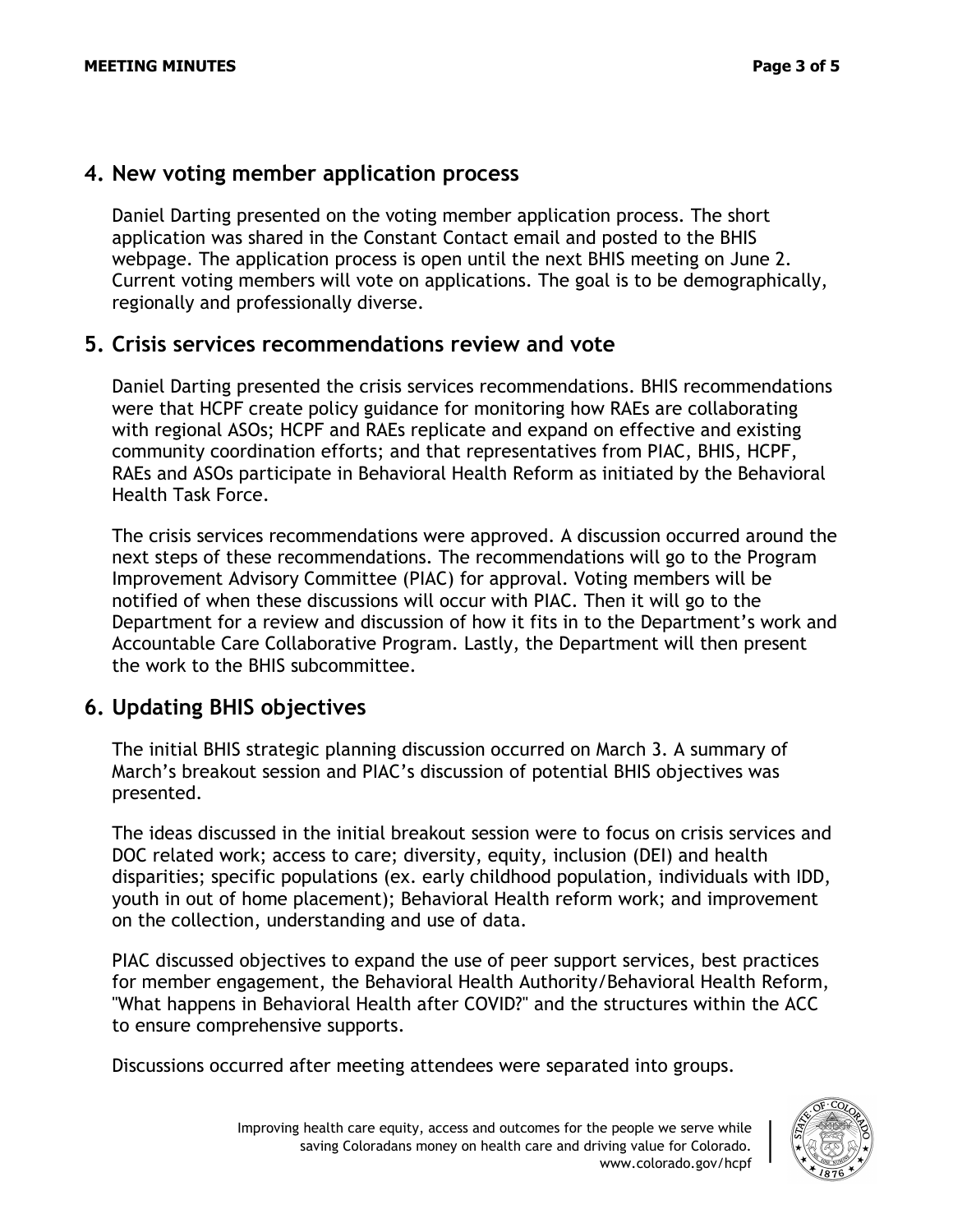One breakout group discussed what happens after COVID. It was stated that DEI and health disparities needs to remain a topic on the table. They also discussed the lack of credentialed staff after COVID in the peer recovery model, access to care and the importance of maintaining telehealth.

The next breakout group discussed that, even though there are a million conversations happening in the Behavioral Health Reform space and not wanting to repeat this, it is appropriate for this subcommittee to think about the specific ACC/RAE behavioral health model in the context of Behavioral Health Reform. A main issue identified was streamlining payment models across the RAEs, as it's difficult to maintain a workforce due to the different payment structures. Also discussed, was health equity and some barriers with the current Medicaid model. For example, the Medicaid application does not allow applicants to indicate whether they identify as LGBTQA+. However, other data sources show that those who identify as LGBTQA+ are at risk of health disparities and in need of increased behavioral health services. The discussion then transitioned to the topic of workforce and having access to culturally competent behavioral health providers for people in communities that speak a language other than English. Lastly, they discussed giving members the choice of inperson or virtual appointments.

The next breakout group echoed focusing on the Behavioral Health Administration and Behavioral Health Reform. The breakout group wants to ensure that Medicaid members and the BHIS subcommittee voice are engaged in these conversations. Additionally, the group recommended focusing more on person-centered services and interagency collaborative expansion to avoid any duplication of efforts. The group also recommended looking at data sharing efforts and alignment. For example, looking at the Key Performance Indicators and other data sharing requirements. The group identified an opportunity to look at what is occurring across the state and what local initiatives subcommittee members might be working on. Lastly, the group expressed a desired to focus on the substance use disorder inpatient residential benefit because it's still very new and there appears to be a lack of knowledge of this from the community.

The final breakout group discussed a baseline need for broader availability for children and youth behavioral health services. It was discussed that the Behavioral Health Task Force, the children's behavioral health subcommittee and alignment with the Behavioral Health Reform would satisfy that need. Also discussed was not only relying on telehealth for behavioral support but also relying on in-person visits, which includes a need to support transportation services. The group then discussed the ongoing need to encourage member comfort with accessing behavioral health services due to the stigma of pursuing behavioral health care. The group also discussed the value of peer and peer-based services as well as getting help from the member engagement advisory council if they decided to move in this direction. Lastly, they